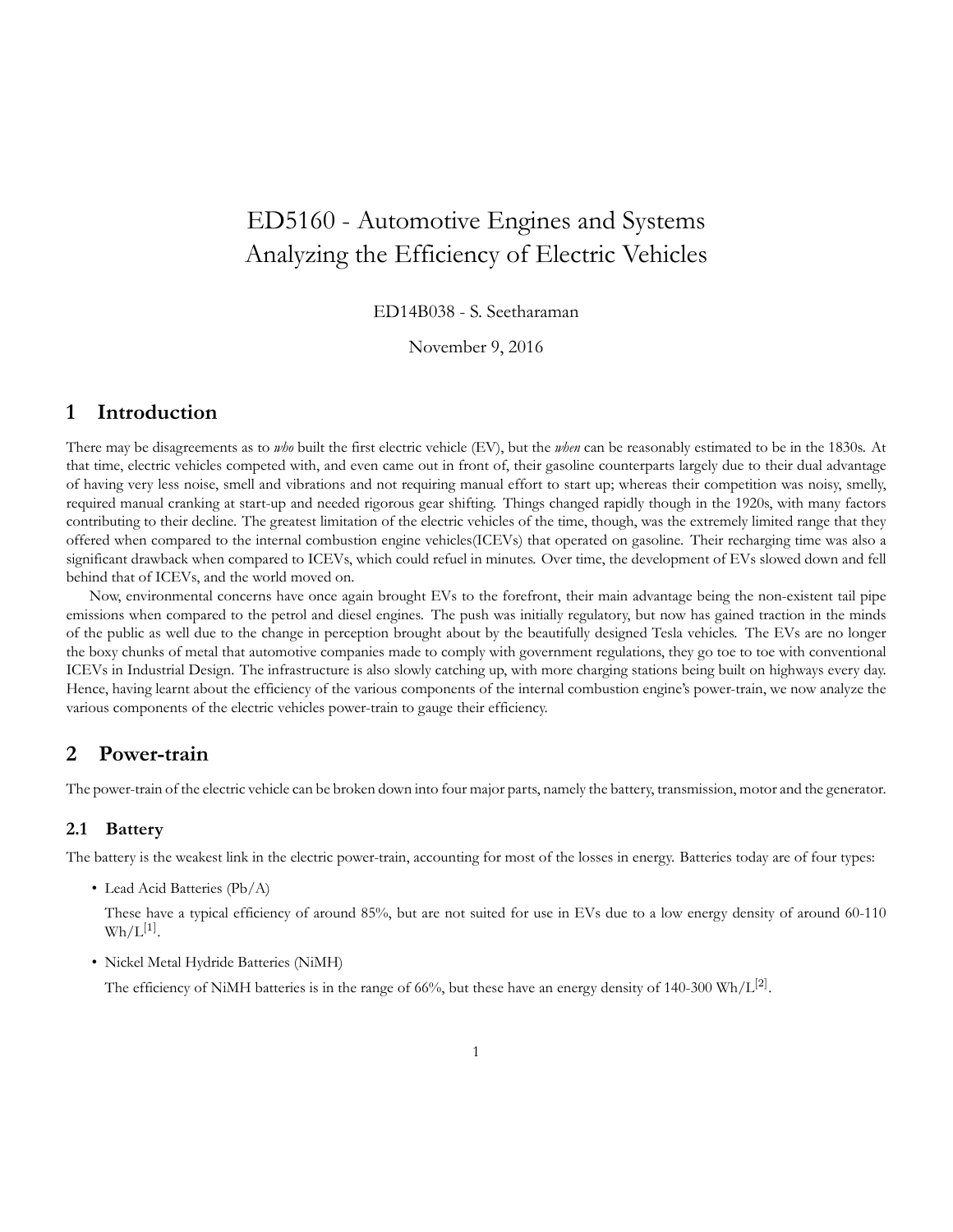• Lithium Ion Batteries (Li-ion)

These have a high efficiency of 90-95% and also have a high energy density of 250-676  $\mathrm{Wh/L}^{[3]}$ .

• Sodium Ion based ZEBRA Batteries

These to have a high efficiency of 90-95% and have an energy density of 166-300 Wh/L<sup>[4]</sup>. These are not prevalent in EVs as these are high temperature batteries which need to be maintained at high temperatures of 270-350C for optimal operation.

#### **2.2 Transmission**

The transmission in an EV is greatly simplified as compared to a ICEV, with need of only a single speed reduction gear to meet the speed and power requirements in a typical use case. This means that the losses in transmission are also greatly minimized by the decades long research leading to optimizations made in the vehicle gear-box design and gear manufacturing. The typical efficiency of the gearbox is around 98%<sup>[2][5]</sup>.

#### **2.3 Motor**

The motors in EVs can be used in various configurations, such as a single motor powered rear wheel drive, a single motor powered front wheel drive, a dual motor powered RWD/FWD and a setup with four motors for each of the wheels. The last configuration allows for greatest control and optimization of power allotment and also allows us to use the motor itself as generators for power regeneration during braking. The efficiency of such systems thus ranges from  $86-89\%^{[6]}$ .

#### **2.4 Generator**

The various generators that are/can be used in EVs are fuel cells, photo-voltaic cells, thermo-electric generators and regenerative braking. Of the aforementioned generators, only regenerative brakes are used extensively in the EVs of today, as it is quite easy to use the existing motor as a generator to recover energy during the braking process while reducing the vehicle speed. Apart from this, flywheels are also used for regenerative braking. The efficiency of these processes typically range from 85-92% $^{[2]}$ .

#### **2.5 Overall Efficiency**

The overall efficiency of the power-train of EVs can be estimated by multiplying the various efficiencies of the four parts listed above. This turns out to be in the range of 57-76% based on the various choices of battery packs, motor configurations and choice of one or more generators. Multiplying these mean efficiencies is a simplification for calculating the system mean efficiency, but given the uncertainties the figures represent good indicators on the mean efficiency.

### **3 Conclusion**

From the above analysis, we see that the typical efficiency of an electric vehicle is around 60% and is expected to go up to around 70% in the near future. Corresponding efficiencies of internal combustion engine vehicles are in the range of 20% and are expected to go up to 30% in the future. Hence it may be said by advocates of EVs that electric vehicles are significantly much more efficient as compared to ICEVs, but they would be painting only a part of the whole picture. Some people refer to electric vehicles as *Energy Elsewhere Vehicles*, referring to the fact that the raw energy input of electric vehicles is not liquid oil but *electricity,* which has to be both *generated* and *transmitted* to the vehicle before it can be used, and this can mask drastic inefficiencies. Typical electricity generation methods include fossil fuel based thermal power plants, wind farms, hydroelectric power plants, nuclear power plants and solar cells. Each of these processes have inefficiencies of their own, and cause a drastic drop in the overall efficiency number of the EVs. Taking into account these losses and transmission losses, the efficiency of EVs turns out to be  $23\text{-}30\%$ <sup>[7]</sup>, which is not significantly different from that of ICEVs. Thus it can be argued that the electric vehicles are just as efficient, if not less efficient, than their IC counterparts. This assessment, however, would be